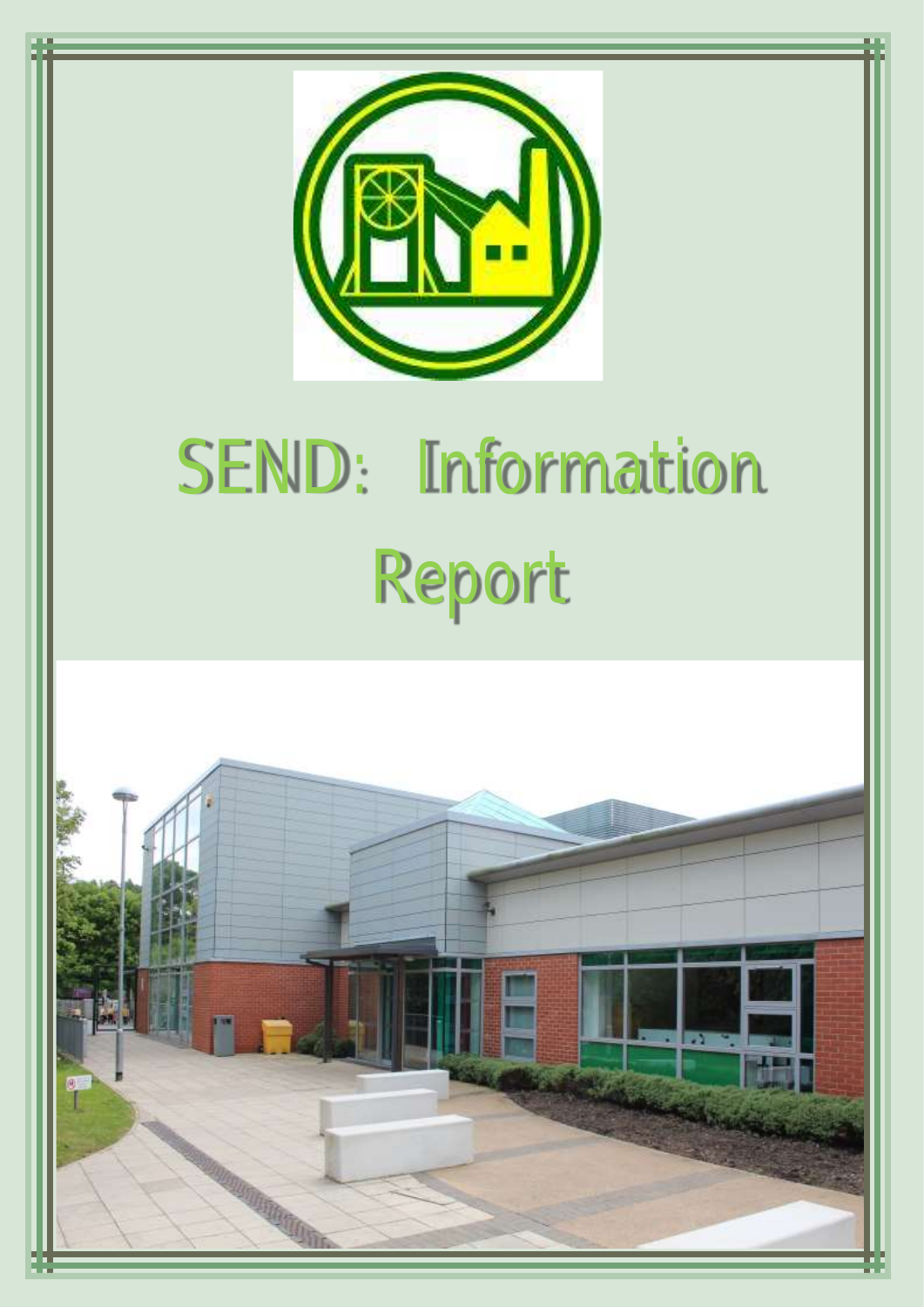# What is a 'Local Offer'?

#### A message from Mrs. Hodgson, Headteacher

From September 2014, the Government has asked all Local Authorities in the UK to publish, in one place, information about the services and provision they expect to be available in their area for children and young people from 0 to 25 who have Special Educational Needs and/or a Disability (SEND). As part of this commitment, all schools are asked to detail their approach, resources and provision for children who may have an additional SEND need. This is known as the 'Local Offer'. Further information about the Local Authority's Local Offer can be found on County Durham Families Information Services website.

At Esh Winning Primary School we strive to support all children to enable them to achieve at our school.

In order to do this, many steps are taken to support them on their learning journeys. Quality teaching is vital. However, for some children there are occasions when additional support may be needed to help them achieve their targets. Our statement of equality is simple; we strive to ensure all children achieve their best, irrespective of gender, race, need or background.

This guide aims to detail our 'Local Offer' to children and families who have an interest in, or need for SEN provision. Of course, should you require any additional information, please feel free to contact myself or Miss Common- we would be more than happy to discuss with you any questions which you may have.

Mrs. Hodgson

Headteacher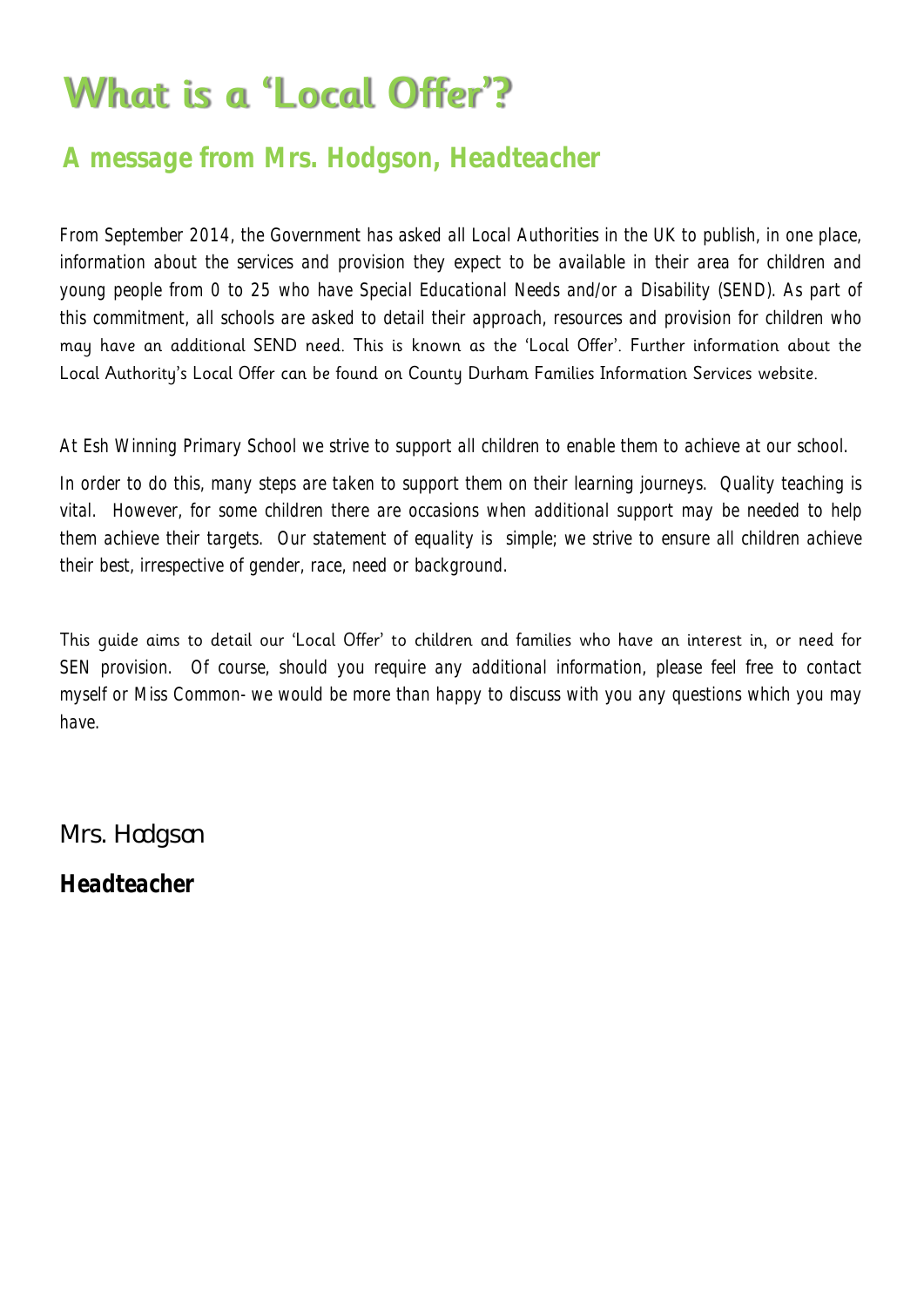### Firstly...What is SEND?

Special Educational Needs and / or a Disability can affect many children throughout their school career and beyond. Whilst disabilities generally affect children long term, not all SEND difficulties should be seen as 'Life Long'. SEND is seen by our school as the child requiring provision that is additional to, or different from the rest of the class. For example they may have additional needs due to dyslexia, coordination problems, number understanding, significant sight problems – the list is endless and every child is unique – however a carefully planned approach is needed, additional to high quality class teaching in order for these children to achieve as well as they can.

Our school has a variety of key policies which directly impact upon our provision for children with SEND, which are all available as part of our school website, which include:

- SEND and Inclusion Policy
- Admission Arrangements
- Accessibility Plan

#### Who decides if my child has SEND?

Often, children may join our school, with parents having a clear picture of their child's needs—parents know their children best—and as a school we see parents as full partners in their child's education. Sometimes, however, it is school staff who may initially identify a concern. If this were to be the case, school staff would liaise with parents at the earliest opportunity to discuss such concerns and agree a way forwards. For some concerns, we may discuss the involvement of the Educational Psychology Service, the Learning Support Service, the Occupational Therapy Service, Parent Support Advisor, Child and Adolescent Mental Health Service (CAMHS) or your local GP. It is important to understand, however, that the purpose of such involvement of professionals is not always to seek a 'label' or 'diagnosis' - but more often in order for advice to be offered to help the child learn as well as they possibly can. For example, certain programmes may be advised, teaching strategies, resources or service in order to address the needs as best as possible.

There are two categories of SEND at Esh Winning Primary School, these children are in receipt of:

A Support Plan; the children are overseen by the school and the school and parents initiate, review, amend and cease support for children whose needs are seen at 'Support Plan' level.

A Statement / Education, Health and Care Plan (EHCP); historically , children who had higher needs were issued a 'statement' by the local authority. From September 2014, statements will cease to be issued, and EHCPs will be issued in their place. All children with a current statement will be assessed against the criteria for EHCPs over the coming years. Children with needs at this level have their plans initiated and ceased by the Local Authority, but reviewed and monitored by the school and parents at least annually.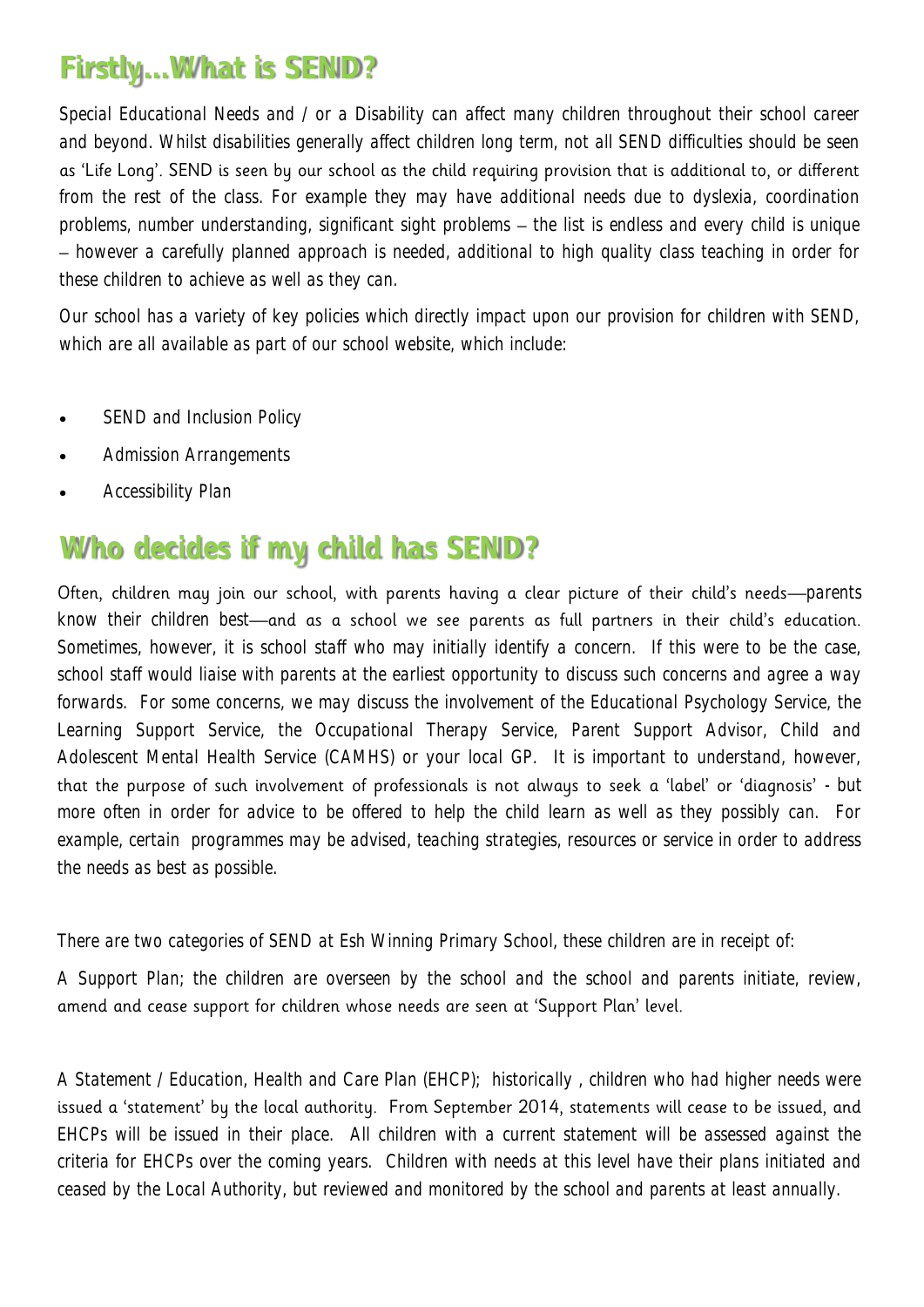# What kind of curriculum and additional provision do you offer?

All pupils follow the National Curriculum at a level and a pace that is appropriate to their abilities. Our SEND philosophy places SEND children at the heart of personalised learning and our curriculum is tailored to meet individual pupils needs. At times and when it is felt appropriate, modifications to the curriculum may be implemented. To successfully match pupil ability to the curriculum at Esh Winning Primary School we remain committed to:

- A range of teaching and learning styles
- Differentiated learning materials
- Access to ICT and Technology
- Additional in class support
- Additional out of class support
- Many Enrichment and Enjoyment opportunities to stimulate and motivate learning
- Flexible groupings including small group support work
- An innovative and supportive curriculum
- The appropriate use of rewards and sanctions
- A broad range of extra-curricular activities
- Assessment procedures that emphasise pupils' strengths and achievements

Some examples of additional provision which could be suitable for a child with SEND **could** include:

- Some individual teaching, following dedicated programmes to address specific needs, e.g. reading and spelling difficulties, e.g. 'Hornet' programmes or those directed by Educational Psychologists, Speech Therapists or the Learning Support Service.
- Additional resources to enable better access to the curriculum, e.g. seating/writing apparatus that have been suggested by professionals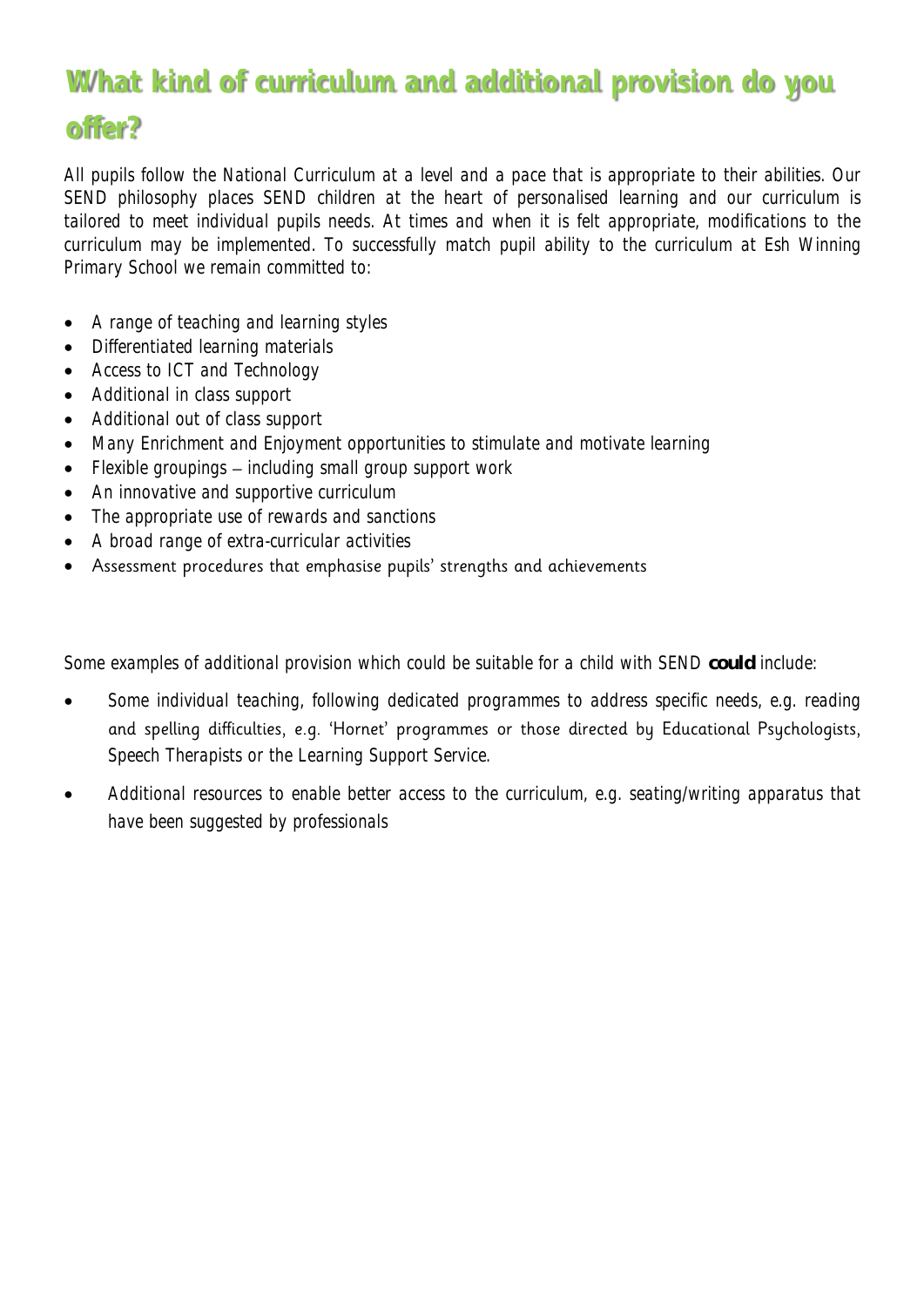#### What involvement can we have as parents at Esh Winning

#### Primary School?

We very much value the contribution that parents can make to their child's education. In order for parents to be fully involved in the life of the school, both home and school must work hard. We arrange many parent workshops, learning afternoons and family learning days to help you feel part of Esh Winning Primary School.

We also expect parents to attend parents evenings (three each year) to discuss your child's progress and needs. For children with an Educational Health and Care Plan, you will be invited to attend a child centered 'Annual Review' where targets will be reviewed and set for the following year.

#### Will my child sit external tests, such as SATs?

As with everything related to your child in our school—the answer is individual, but most children do achieve well when they have been supported effectively. If your child is able to access the Year One Phonics Screening, Year 2 SATs, or Year 6 SATs, they will be supported appropriately to access these, often with access arrangements (such as extra time, a scribe or enlarged texts). However, if your child is not able to access these assessments, due to very complex needs, they will not be expected to complete them, and their achievements and progress will be measured using school data.

#### How do the children contribute to their provision planning?

The SEND children attending our school are aged 3-11 years so consulting with them to seek their views about how we are meeting their needs has to be age appropriate.

We use the following strategies:

- Have regular meetings and discussions with parents about what we have planned for their child and how to link this with interests and passions demonstrated at home.
- Make close observations during school to identify the types of activities and experiences that most engage each child so these can be developed further and be used to inform future planning.
- Involve SEND children with planning their own activities and encouraging them to share what they would like to learn and participate with.
- Extend any resources that they show a preference for.
- Children are invited to their annual review meeting where they are able to join the discussion about how their learning is going.
- Most importantly, ensure the children with SEND are happy, motivated and make expected levels of progress throughout their time in school.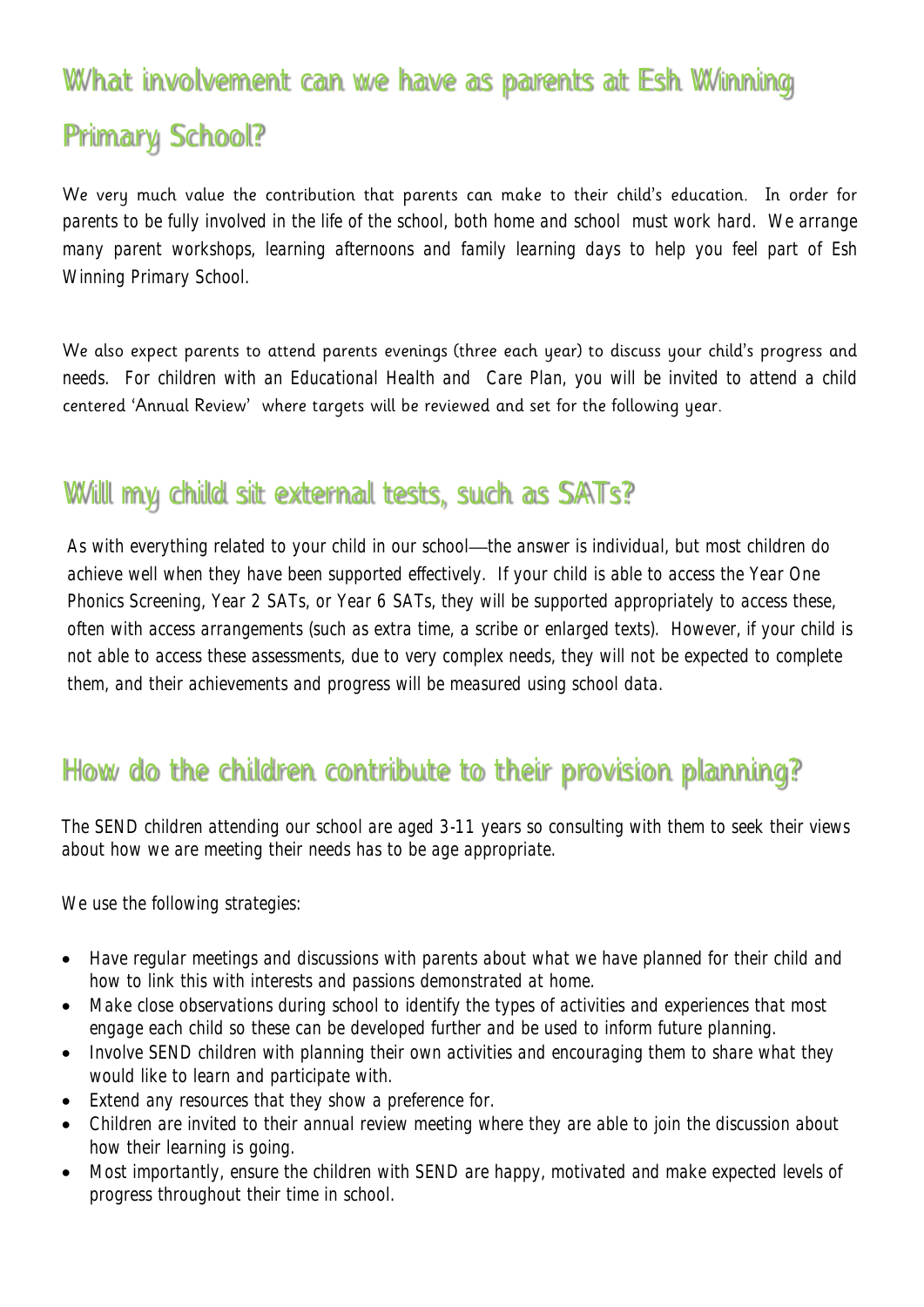#### What about SEND and School Finances?

The school funding formula is generated to include financial provision to specifically support pupils' individual special needs. This funding is prioritised to tailor make learning to ensure small steps of progress are continually made by all SEN learners.

At Esh Winning Primary school, for those pupils with High Needs, Costed Provision Maps are created with detailed evidence of supporting resources provided in school. This builds a portfolio of the progress each child makes and additional funding and financial support can be applied for from the Local Authority; generally this is for children with very high needs and often in receipt of a Statement or EHCP.

Children in receipt of an EHCP may be allocated additional funds as part of their plan. The use of these funds is discussed at the initiation of the plan, and during the review meetings to ensure best value is achieved.

#### What additional pastoral care can we offer?

In order for children to achieve well, we have a strong focus upon pastoral care. Other than our dedicated SENCOs, knowledgeable teaching and support staff and a committed headteacher, we also have;

- A Parent Support Advisor; Lynn Doherty our PSA works with many children, parents and families to address problems at home and at school. Lynn has a wealth of knowledge regarding local services and activities and undertakes direct work with children and adults at home and school – in term time and during the holidays.
- We have close links with External Partnerships; In order to access the best professional advice, we also link with Local Authority and Private providers of additional services, such as Occupational Therapy, CAHMS (Child and Adolescent Mental Health Service) School Nursing Service, Social Services and Medical Professionals. We have meeting spaces and often hold multi-professional meetings in school so that parents are comfortable in the school environment and the child can join us easily, if it is appropriate.

#### Who do I talk to if I have a compliment or complaint?

The education of all pupils that attend Esh Winning Primary School is very important to us and as the school is part of the community, the action of the individuals who work in it will and should be open to comments, compliments, question and, sometimes, criticism.

Compliments are always greatly received and can be passed on either directly to staff, or formally recorded via our regular questionnaires to parents or in the form of a letter to the Head Teacher. These positive comments will be published on an area of our school website.

Any complaints will be dealt with as quickly and efficiently as possible. These concerns are either sorted out informally, often as a result of discussions, or become formal complaints. The period of consideration will vary with the gravity and complexity of the complaint and the urgency with which it needs to be settled.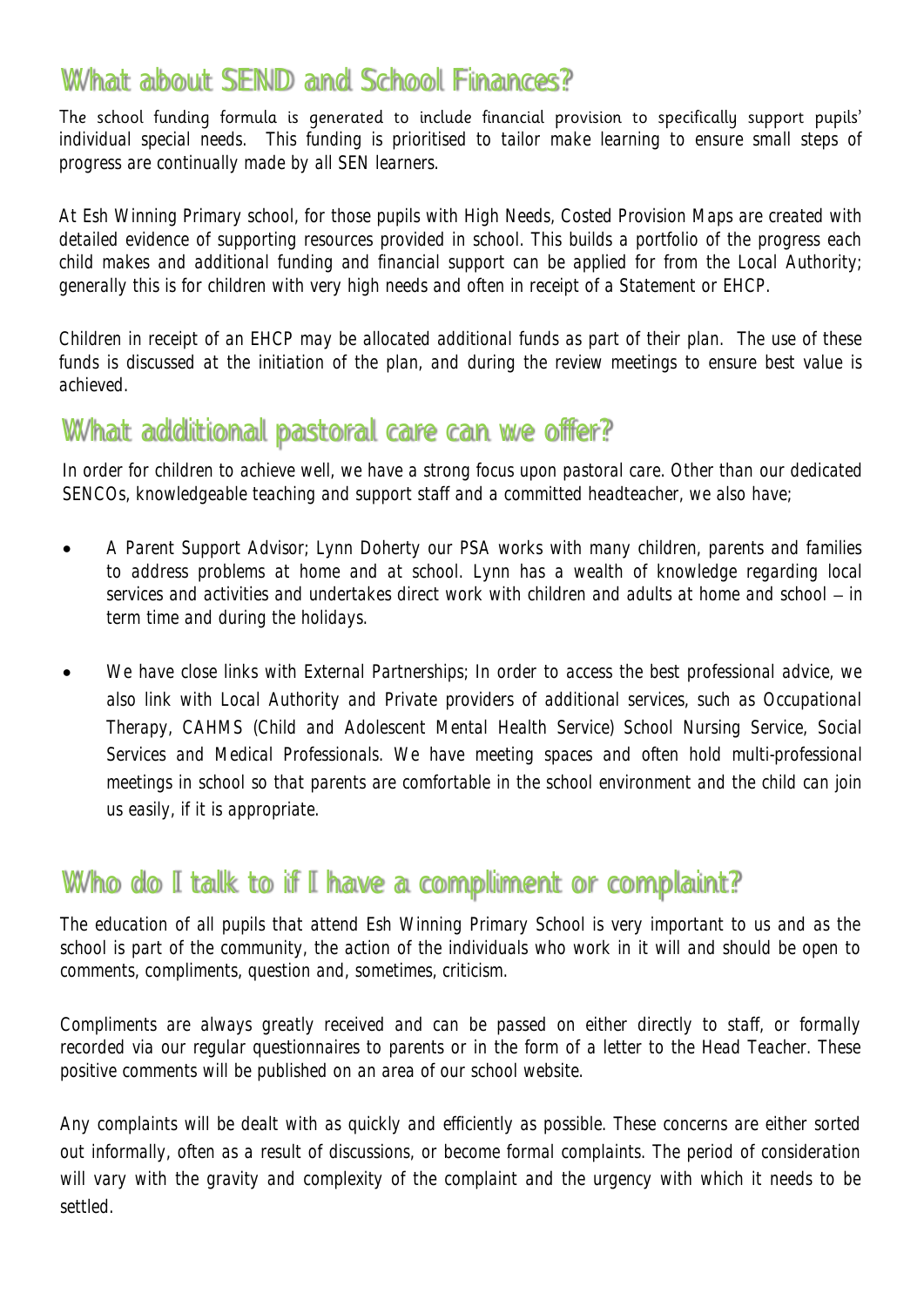# How do we prepare your child for the transition to Secondary school?

Children with SEND are given an extensive level of support before they leave for a new school. Their teacher and SENCO will discuss with secondary colleagues how many transition visits can be arranged over and above those offered to children without SEND. These additional visits to the new school will be carried out with the child and Secondary School Staff in the summer term. This ensures that bridges are built between schools, key information shared between staff and the child is given the opportunity to settle into a new routine with the support of a familiar adult.

# What SEND expertise do you have in Esh Winning Primary School?

Members of staff have Paediatric First Aid and Safeguarding Level 1 qualification. In addition, our SEND support staff have a selection of training relating to Makaton, Movement Difficulties Programmes and specific training from Speech and Language Therapists. Each year the needs of children within our school are carefully considered and training organised to up-skill staff e.g. use of suction devices, PEGS feeding etc.

Additionally, staff have also undertaken training in the areas of ASD, Sensory Processing Difficulties, SENCO National Training Award and ELKLAN (communication qualification) to name a few.

# How do we enable children with SEND to engage in activities with children without SEND difficulties?

We do our best to ensure that all children can access things as best we can; we do not see SEND as a barrier to accessing the full curriculum. We ensure that all children are offered the opportunity to participate with activities outside of the classroom by making reasonable adjustments to the organisation of these. For example, we ensure SEND children have an appropriate level of adult support if going out of school, we organise transport that provides appropriate access and staff complete a comprehensive risk assessment of any excursion to ensure all children are safe and included. We are prepared to seek advice, resources, equipment and training when needed in order to provide quality learning experiences for our children.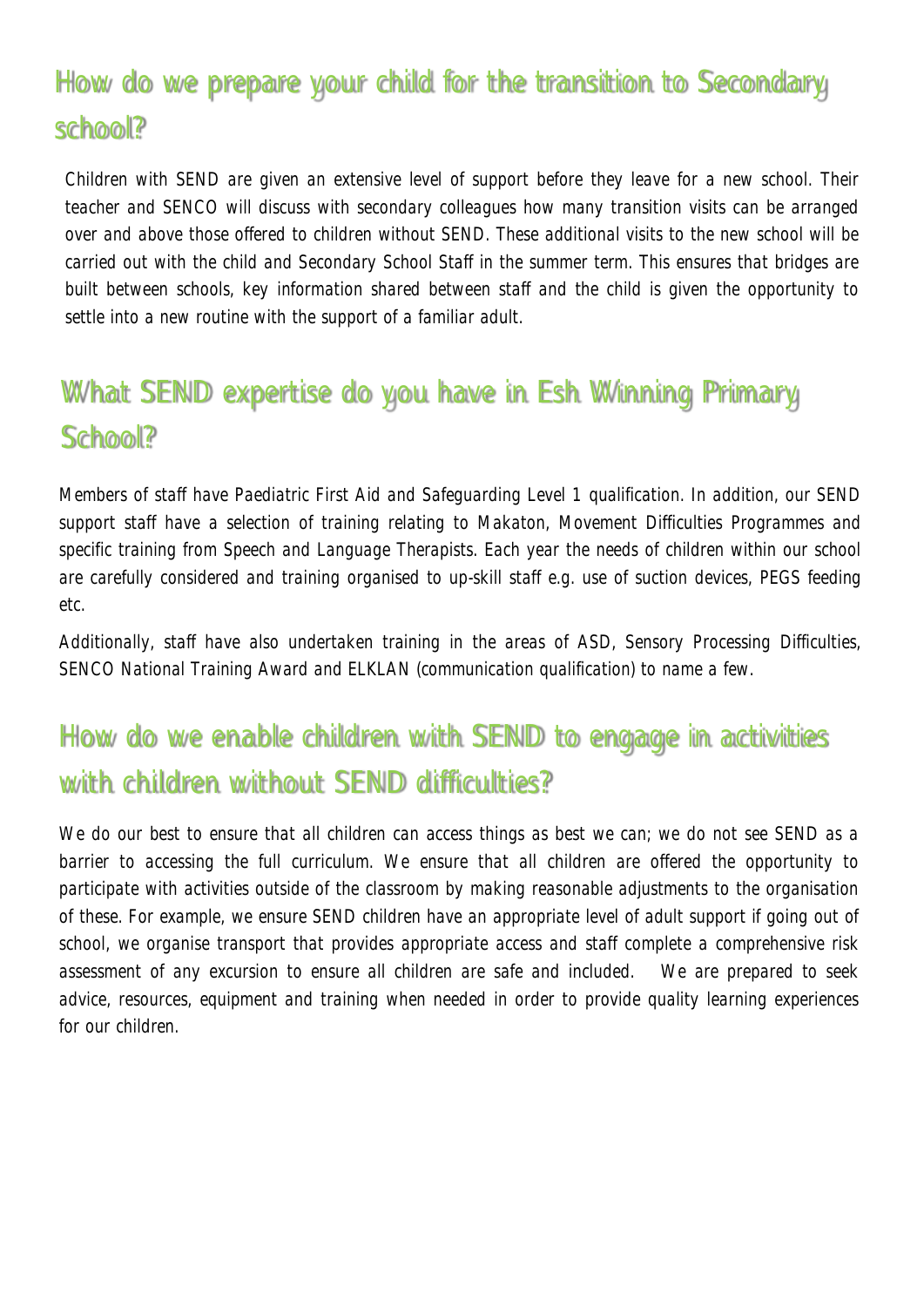# Who are my main points of contact if I have any questions or worries?

| Miss S Common-SENCO                                     | 0191 3734701   |
|---------------------------------------------------------|----------------|
| Mrs C Hodgson—Headteacher at Esh Winning Primary School | 0191 3734701   |
| <b>SEND Governor</b>                                    | Mr G Burlinson |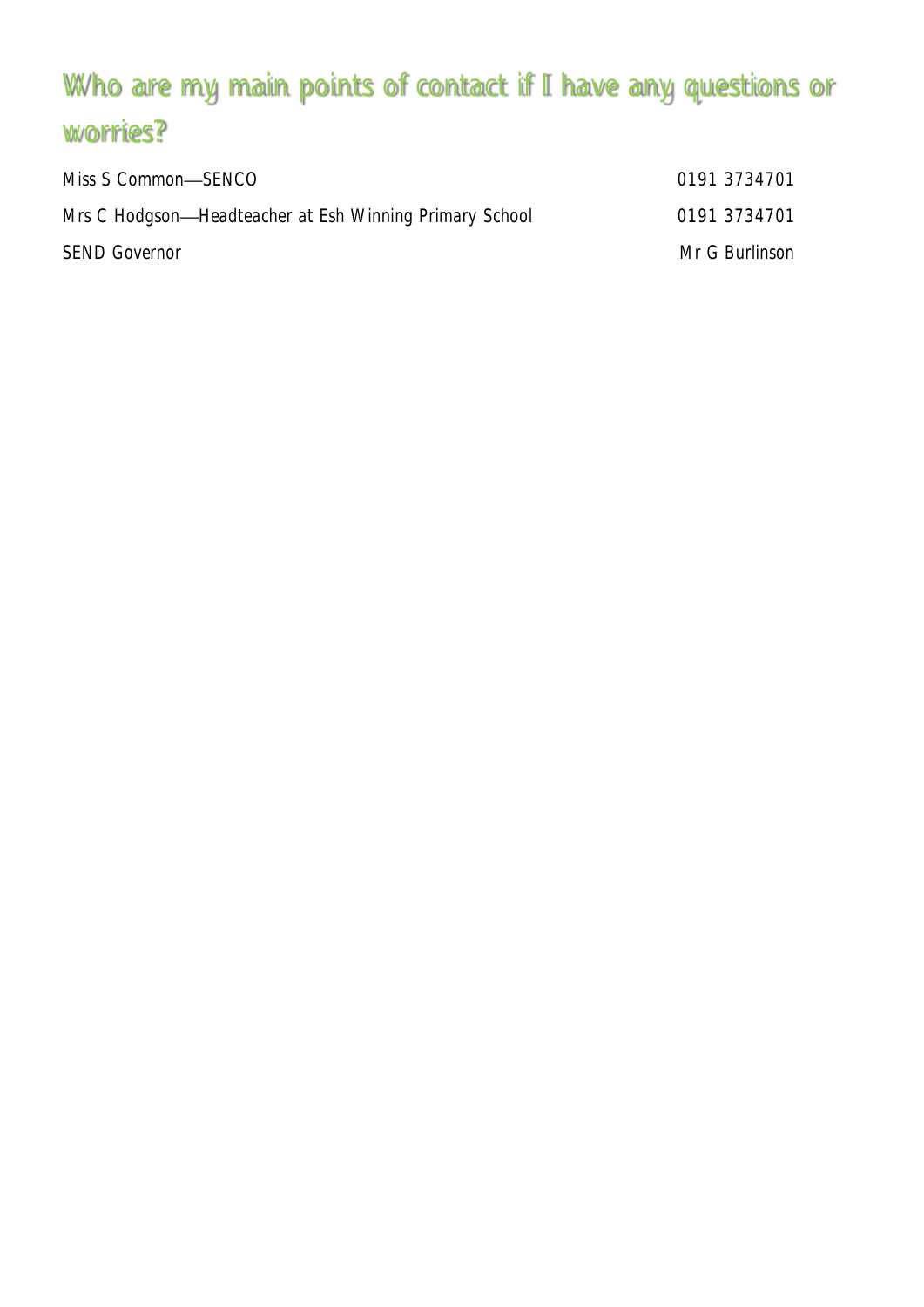

The Wynds Esh Winning Durham DH7 9BE

# Tel 0191 3734701

eshwinning@durhamlearning.net www.eshwinning.durham.sch.uk

Headteacher—Mrs. C. Hodgson